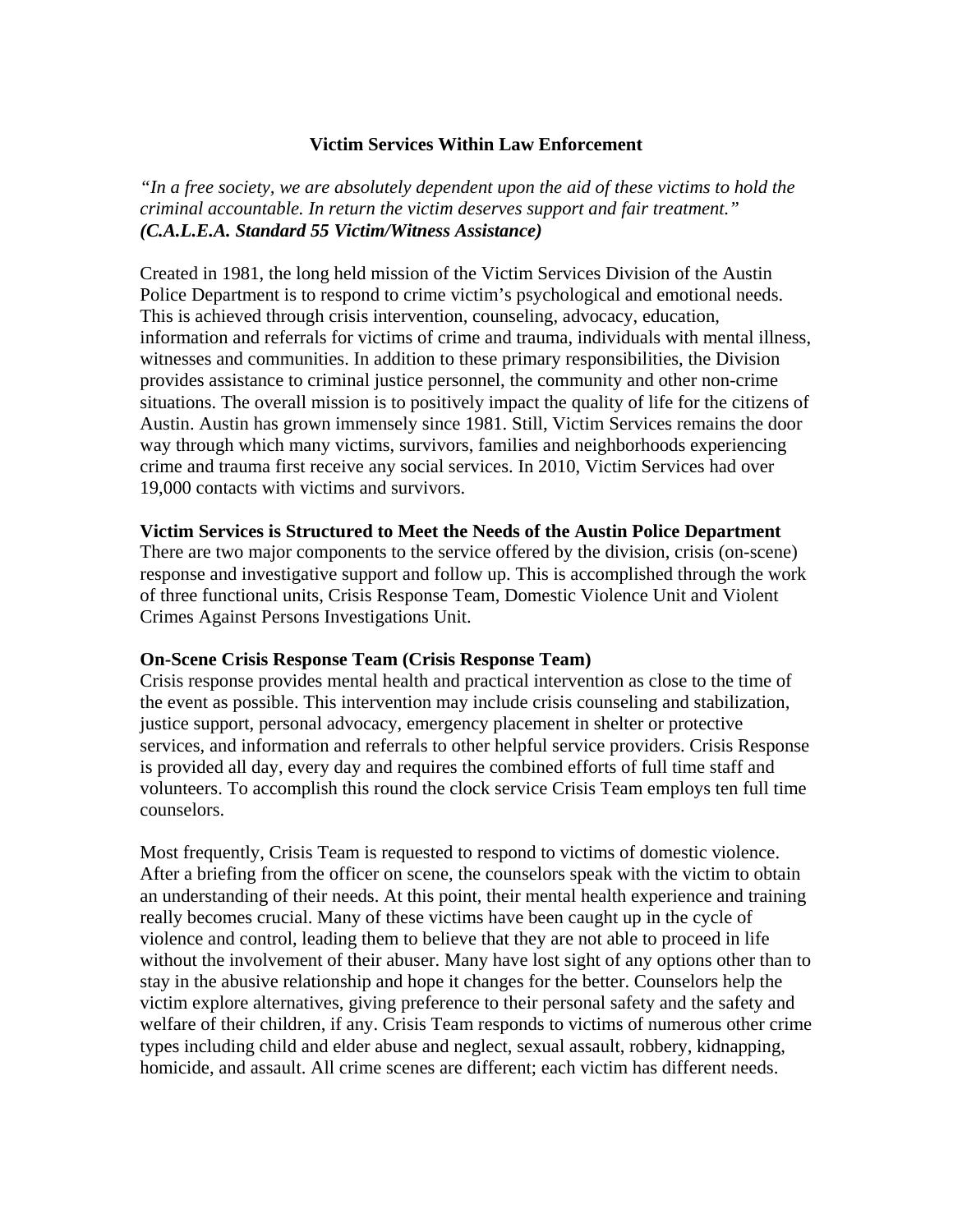Crisis team counselors depend on their well-honed assessment skills to provide the best possible service.

Though Crisis Team is devoted to working with victims and witnesses of crime, they are available to respond to requests from any emergency service of the city. When Austin Fire Department or Emergency Medical Services encounter individuals needing mental health support or advocacy services, they are free to contact Crisis Team for immediate response.

# **Investigative Support and Follow-up**

Working in conjunction with unit detectives, counselors provide investigative support and follow up to victims and witnesses of family violence, homicide, robbery, child abuse, sex crimes, traffic fatalities, missing persons and aggravated assaults. Utilizing a variety of skills, these counselors are instrumental in supporting victims and witnesses throughout the investigative process, leading towards successful prosecution and conviction of offenders. These skills are also used to assist victims put their victimization in a pro-healing context. For instance, it is important to assist a child victim of sexual abuse realize that the crime was not their fault. The counselor's activities include crisis counseling, information and referral (in person and by telephone), justice support and advocacy, personal advocacy, home hospital and school visits, assistance with Crime Victims' Compensation and Protective Order application, court accompaniment and community debriefings. The two investigative support units are the Domestic Violence Unit and Violent Crimes Against Persons Investigations Unit.

# *Domestic Violence Unit*

Currently there are eight counselors and one supervisor assigned to the domestic violence unit. They are the mental health component of a larger collaborative effort, the Family Violence Protection Team. This team brings together law enforcement investigators, counselors, Offices of the County and District Attorney, SafePlace (local domestic violence shelter), and legal services. Several of these functions are co-located. This arrangement employs the one stop-shopping concept that seeks to provide as many services needed by domestic violence and stalking victims as possible. These services include the giving of statements to law enforcement, crisis counseling, applications for orders of protection, emergency shelter, transitional housing, and longer- term counseling. Some of these counselors are housed in the larger police substations throughout the city. This allows them to also assist people in crisis that call or walk into the substations. They also provide victim services assistance to decentralized investigators.

# *Violent Crimes Against Persons Investigations Unit*

The Violent Crimes Against Persons Investigations Unit (VCAP) supports victims throughout the criminal investigation process. In addition to keeping victims informed of the status of their cases they provide crisis stabilization, personal advocacy and assist in the application process for Crime Victims' Compensation. Using their special skills, these counselors perform forensic interviews of children who have been abused or were witnesses to violence. They assist victims and witnesses develop composite drawings of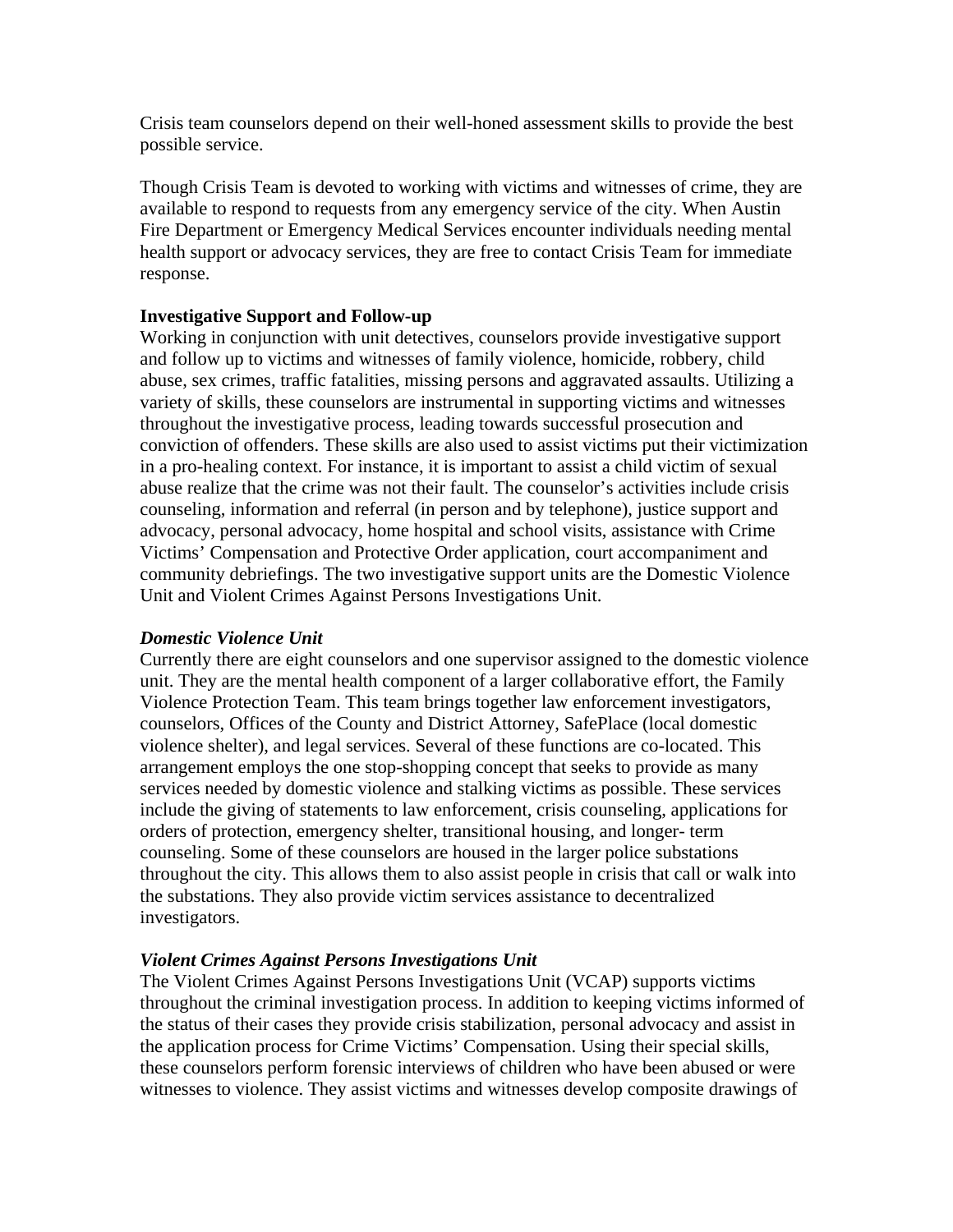suspects and in some cases help arrange for funeral services and transportation of deceased back to countries of origin. These counselors are often housed with the investigative units they support. They work closely with the Vehicular Homicide, Child Abuse, Robbery, Sex Crimes, and Homicide units. Additionally, they are responsible for receiving those who call in or walk into Police Headquarters. This unit is staffed with six counselors and one supervisor.

Both crisis response and investigative support and follow-up are often the first point of entry for people into the criminal justice, legal and social service systems. Strong collaborative relationships with other government and nonprofit organizations are essential to providing the necessary continuum of care that victims of crime deserve.

#### **Interagency Collaborations are Essential**

Over the years, we have come to appreciate the interdependency of local service providers towards meeting the needs of victims of crime. Ideally victims could be supported by a single entity throughout their experience in the criminal justice system. This is just not possible, however. Victim Services within law enforcement is forced to depend on strong referrals to other agencies for continuum of care. This amounts to a series of agency hand-offs. The possibility of a disjointed response to victim's needs weakens our ability to be truly attentive to our community. Redundancies in services threaten the effective use of sparse funds needed to keep all of the programs viable. To combat this, local agencies in Austin and Travis County have formed collaborations in which concerned functions form teams to regularly meet and determine the best practices for offering of a seamless provision of services. A few of such collaborations in which APD Victim Services participates are the Austin Travis County Family Violence Task Force (from which the Family Violence Protection Team was developed), Child Protection Team, Child Fatality Review Team, Austin/Travis County Domestic Violence Fatality Review Team, Immigrant Protection Team and the Central Texas Crisis Consortium.

### **Reliance on Volunteerism**

Like many service-oriented agencies, APD Victim Services uses the talent and generosity of a volunteer staff to leverage our ability to provide service. The volunteer pool utilizes local professionals who, by virtue of their education, training and experience, are equipped to function in the intense environment associated with crime scenes and distraught victims. Volunteers are provided extensive training and primarily serve as assistants to Crisis Team counselors. All are subjected to criminal background checks. With additional training, a select few advance to Volunteer Team Leader status. These team leaders function as Crisis Team counselors in which they respond requests for assistance by patrol officers, use police radios, on-board computers and drive unmarked police vehicles. Victim Services volunteers are a group of highly motivated and dedicated individuals. They are required to ride out at least once a month to remain on active status.

#### **Beyond Austin**

Victim Services' resources are dedicated to meet the needs of the City of Austin. APD Victim Services' crisis response, however, has been deployed to other parts of the